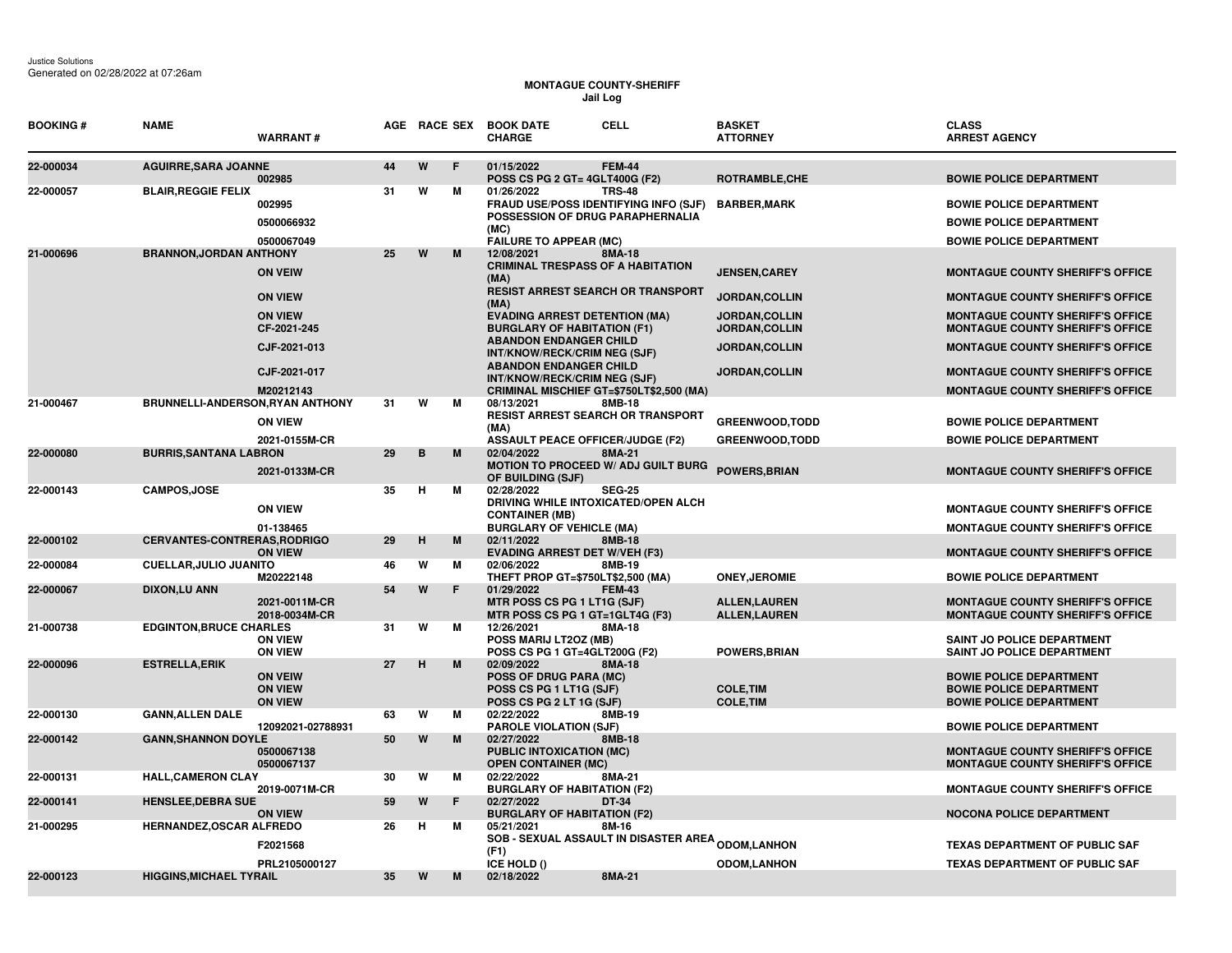|           |                               | 169426                                                                                 |    |   |    | <b>FFJ PAROLE VIOLATION (SJF)</b>                                                                                                                                                                         |                                                                              | <b>MONTAGUE COUNTY SHERIFF'S OFFICE</b>                                                                                                                                                                             |
|-----------|-------------------------------|----------------------------------------------------------------------------------------|----|---|----|-----------------------------------------------------------------------------------------------------------------------------------------------------------------------------------------------------------|------------------------------------------------------------------------------|---------------------------------------------------------------------------------------------------------------------------------------------------------------------------------------------------------------------|
| 22-000139 | <b>HILL, DAQUADREY KEYTON</b> | <b>ON VIEW</b><br>CCCR-21-1284-2<br>31727A                                             | 23 | в | м  | 02/27/2022<br>DT-38<br><b>EVADING ARREST DET W/VEH (F3)</b><br><b>EVADING ARREST DET W/VEH (F3)</b><br><b>CONTINUOUS VIOLENCE AGAINST THE</b>                                                             |                                                                              | MONTAGUE COUNTY SHERIFF'S OFFICE<br><b>MONTAGUE COUNTY SHERIFF'S OFFICE</b><br><b>MONTAGUE COUNTY SHERIFF'S OFFICE</b>                                                                                              |
| 22-000079 | <b>HILL, JOHN CHRISTOPHER</b> |                                                                                        | 37 | W | M  | <b>FAMILY (F3)</b><br>02/02/2022<br><b>TRS-48</b>                                                                                                                                                         |                                                                              |                                                                                                                                                                                                                     |
|           |                               | 003001                                                                                 |    |   |    | <b>CRIMINAL TRESPASS (MB)</b>                                                                                                                                                                             | <b>BAKER.DOUGLAS L.</b>                                                      | <b>BOWIE POLICE DEPARTMENT</b>                                                                                                                                                                                      |
| 22-000073 | <b>HOLLAR, DILLON WAYNE</b>   | 002964                                                                                 | 29 | W | м  | 01/31/2022<br>8MA-18<br><b>CRIMINAL TRESPASS (MB)</b>                                                                                                                                                     |                                                                              | SAINT JO POLICE DEPARTMENT                                                                                                                                                                                          |
|           |                               | 002963                                                                                 |    |   |    | <b>RESIST ARREST SEARCH OR TRANSPORT</b><br>(MA)                                                                                                                                                          |                                                                              | SAINT JO POLICE DEPARTMENT                                                                                                                                                                                          |
|           |                               | 002962                                                                                 |    |   |    | CRIMINAL MISCHIEF GT=\$750LT\$2,500 (MA)                                                                                                                                                                  |                                                                              | SAINT JO POLICE DEPARTMENT                                                                                                                                                                                          |
| 21-000679 | <b>HOWARD, MARCY LYNN</b>     | F1530580L<br>CF-2021-241<br>CM-2021-263                                                | 47 | W | F. | 11/30/2021<br><b>FEM-43</b><br>SOB - MAN DEL CS PG 1 GT=4GLT200G (F1)<br>POSS CS PG 1 LT1G (SJF)<br>POSS MARIJ LT2OZ (MB)                                                                                 |                                                                              | <b>MONTAGUE COUNTY SHERIFF'S OFFICE</b><br><b>MONTAGUE COUNTY SHERIFF'S OFFICE</b><br><b>MONTAGUE COUNTY SHERIFF'S OFFICE</b>                                                                                       |
| 21-000701 | HULEN, REBECCA DANIELLE       | 2021-0123M-CR                                                                          | 31 | W | F  | 12/09/2021<br><b>FEM-43</b><br>MAN DEL CS PG 1 GT=4GLT200G (F1)                                                                                                                                           |                                                                              | <b>MONTAGUE COUNTY SHERIFF'S OFFICE</b>                                                                                                                                                                             |
| 21-000747 | <b>MCGEE, KEVIN SCOTT</b>     | <b>ON VIEW</b>                                                                         | 50 | W | M  | 12/30/2021<br>8MB-21<br>AGG ASSAULT DATE/FAMILY/HOUSE<br>W/WEAPON (F1)                                                                                                                                    |                                                                              | <b>BOWIE POLICE DEPARTMENT</b>                                                                                                                                                                                      |
| 21-000744 | <b>MONEY, WESLEY FRANKLIN</b> | <b>ON VIEW</b>                                                                         | 25 | W | м  | 12/29/2021<br>8MB-21<br><b>EVADING ARREST DETENTION (MA)</b>                                                                                                                                              |                                                                              | <b>BOWIE POLICE DEPARTMENT</b>                                                                                                                                                                                      |
|           |                               | <b>ON VIEW</b>                                                                         |    |   |    | POSS STOLEN PROP(THEFT PROP                                                                                                                                                                               |                                                                              | <b>BOWIE POLICE DEPARTMENT</b>                                                                                                                                                                                      |
|           |                               | <b>ON VIEW</b>                                                                         |    |   |    | \$100-\$750) (MB)<br><b>FRAUD USE/POSS IDENTIFYING INFO #</b>                                                                                                                                             | JORDAN, COLLIN                                                               | <b>BOWIE POLICE DEPARTMENT</b>                                                                                                                                                                                      |
|           |                               | <b>ON VIEW</b>                                                                         |    |   |    | <b>ITEMS 5LT10 (F3)</b><br><b>POSS DANGEROUS DRUG (MA)</b>                                                                                                                                                | <b>JORDAN,COLLIN</b>                                                         | <b>BOWIE POLICE DEPARTMENT</b>                                                                                                                                                                                      |
|           |                               | 2021-0142M-CR                                                                          |    |   |    | CAPIAS/MTP-POSS CS PG 1 LT1G (SJF)                                                                                                                                                                        | JORDAN, COLLIN                                                               | <b>BOWIE POLICE DEPARTMENT</b>                                                                                                                                                                                      |
| 22-000022 | <b>NEISS, JERRY ALAN</b>      | F20212625                                                                              | 35 | W | M  | 01/12/2022<br>8MB-21<br>FAIL TO COMPLY SEX OFF DUTY TO REG<br>LIFE/ANNUAL (F3)                                                                                                                            | JORDAN, COLLIN                                                               | <b>MONTAGUE COUNTY SHERIFF'S OFFICE</b>                                                                                                                                                                             |
| 22-000065 | PADGETT.AMY ELIZABETH         | 2020-0042M-CR<br>2020-0153M-CR<br>2020-0154M-CR<br>2021-0192M-CR                       | 25 | W | F. | <b>FEM-43</b><br>01/29/2022<br><b>MTR - BURGLARY OF HABITATION (F2)</b><br>MTR - POSS CS PG 1 GT=1GLT4G (F3)<br>MTR - POSS CS PG 1 LT1G (F)<br>MTR - POSS CS PG 1 GT=4GLT200G (F2)                        | <b>COLE, TIM</b><br><b>COLE, TIM</b><br><b>COLE, TIM</b><br><b>COLE, TIM</b> | SAINT JO POLICE DEPARTMENT<br>SAINT JO POLICE DEPARTMENT<br>SAINT JO POLICE DEPARTMENT<br>SAINT JO POLICE DEPARTMENT                                                                                                |
| 22-000087 | <b>SAMPSON, DAVID LYNN</b>    | 21-016                                                                                 | 31 | W | M  | 02/07/2022<br>8MB-21<br><b>SOB - SELL DIST DISPLAY HARMFUL</b>                                                                                                                                            | ROTRAMBLE, CHE                                                               | <b>MONTAGUE COUNTY SHERIFF'S OFFICE</b>                                                                                                                                                                             |
| 21-000266 | <b>SANDERS, LANE JOSEPH</b>   |                                                                                        | 25 | W | М  | <b>MATERIAL/MINOR (MA)</b><br>05/07/2021<br>8M-16                                                                                                                                                         |                                                                              |                                                                                                                                                                                                                     |
|           |                               | 2020-0133M-CR                                                                          |    |   |    | MTP - POSS CS PG 1 GT=4GLT200G (F2)                                                                                                                                                                       | <b>WILLIAMS, ROGER</b>                                                       | <b>BOWIE POLICE DEPARTMENT</b>                                                                                                                                                                                      |
|           |                               | 2020-0134M-CR                                                                          |    |   |    | MTP - EVADING ARREST DETENTION W/VEH Williams, Roger<br>OR WATERCRAFT (SJF)                                                                                                                               |                                                                              | <b>BOWIE POLICE DEPARTMENT</b>                                                                                                                                                                                      |
|           |                               | <b>ON VIEW</b>                                                                         |    |   |    | <b>RESIST ARREST SEARCH OR TRANSPORT</b><br>(MA)                                                                                                                                                          | Williams, Roger                                                              | <b>BOWIE POLICE DEPARTMENT</b>                                                                                                                                                                                      |
| 22-000064 | <b>STEWART, BOBBY</b>         | 2020-0160M-CR                                                                          | 56 | W | M  | 01/29/2022<br>$1M-47$<br>MTR-POSS CS PG 1 LT1G (SJF)                                                                                                                                                      | <b>RENFRO,ZACHARY</b>                                                        | <b>MONTAGUE COUNTY SHERIFF'S OFFICE</b>                                                                                                                                                                             |
| 22-000026 | <b>STEWART, SILVER SHADOW</b> |                                                                                        | 25 | W | м  | 01/14/2022<br>8MB-19                                                                                                                                                                                      |                                                                              |                                                                                                                                                                                                                     |
|           |                               | <b>ON VIEW</b><br><b>ON VIEW</b><br><b>ON VIEW</b><br><b>ON VIEW</b><br><b>ON VIEW</b> |    |   |    | MAN DEL CS PG 2 OR 2-A GT=4GLT400G (F1) JORDAN, COLLIN<br>POSS MARIJ GT4OZLT=5LBS (SJF)<br>THEFT PROP GT=\$2,500LT\$30K (SJF)<br>MAN DEL CS PG 1 GT=1GLT4G (F2)<br><b>IMPERSONATE PUBLIC SERVANT (F3)</b> | JORDAN, COLLIN<br>JORDAN, COLIN<br>JORDAN, COLLIN<br><b>JORDAN,COLLIN</b>    | <b>MONTAGUE COUNTY SHERIFF'S OFFICE</b><br><b>MONTAGUE COUNTY SHERIFF'S OFFICE</b><br><b>MONTAGUE COUNTY SHERIFF'S OFFICE</b><br><b>MONTAGUE COUNTY SHERIFF'S OFFICE</b><br><b>MONTAGUE COUNTY SHERIFF'S OFFICE</b> |
|           |                               | 2021-0001M-CR                                                                          |    |   |    | <b>MOTION TO PROCEED W/ ADJ GUILT-POSS</b><br>CS PG1<1G (SJF)                                                                                                                                             |                                                                              | <b>MONTAGUE COUNTY SHERIFF'S OFFICE</b>                                                                                                                                                                             |
|           |                               | M20222151                                                                              |    |   |    | <b>BURGLARY OF VEHICLE (MA)</b>                                                                                                                                                                           | JORDAN, COLLIN                                                               | <b>MONTAGUE COUNTY SHERIFF'S OFFICE</b>                                                                                                                                                                             |
| 22-000103 | <b>TASKER, BILLY DEAN</b>     | 2021-0077M-CR<br>2018-0127M-CR                                                         | 65 | W | M  | 02/11/2022<br>8MA-21<br>MTR POSS CS PG 1 LT1G (SJF)<br>MTP POSS CS PG 1 LT1G (SJF)                                                                                                                        |                                                                              | <b>MONTAGUE COUNTY SHERIFF'S OFFICE</b><br><b>MONTAGUE COUNTY SHERIFF'S OFFICE</b>                                                                                                                                  |
| 21-000695 | TRICE, DAVID JOEL             | 2019-0113M-CR                                                                          | 51 | W | м  | 12/07/2021<br>8MB-19<br><b>MOTION TO REVOKE COMMUNITY</b><br>SUPERVISION-POSS S PG GT 1 LT 4G ()                                                                                                          | <b>MARSH, LEE ANN</b>                                                        | <b>MONTAGUE COUNTY SHERIFF'S OFFICE</b>                                                                                                                                                                             |
| 22-000112 | <b>WEST, SHAWNA MARIE</b>     | F20222648<br>M20222150                                                                 | 45 | W | F. | 02/17/2022<br><b>FEM-43</b><br>POSS CS PG 1 LT1G (SJF)<br><b>POSS DANGEROUS DRUG (MA)</b>                                                                                                                 |                                                                              | <b>MONTAGUE COUNTY SHERIFF'S OFFICE</b><br><b>MONTAGUE COUNTY SHERIFF'S OFFICE</b>                                                                                                                                  |
|           |                               |                                                                                        |    |   |    |                                                                                                                                                                                                           |                                                                              |                                                                                                                                                                                                                     |